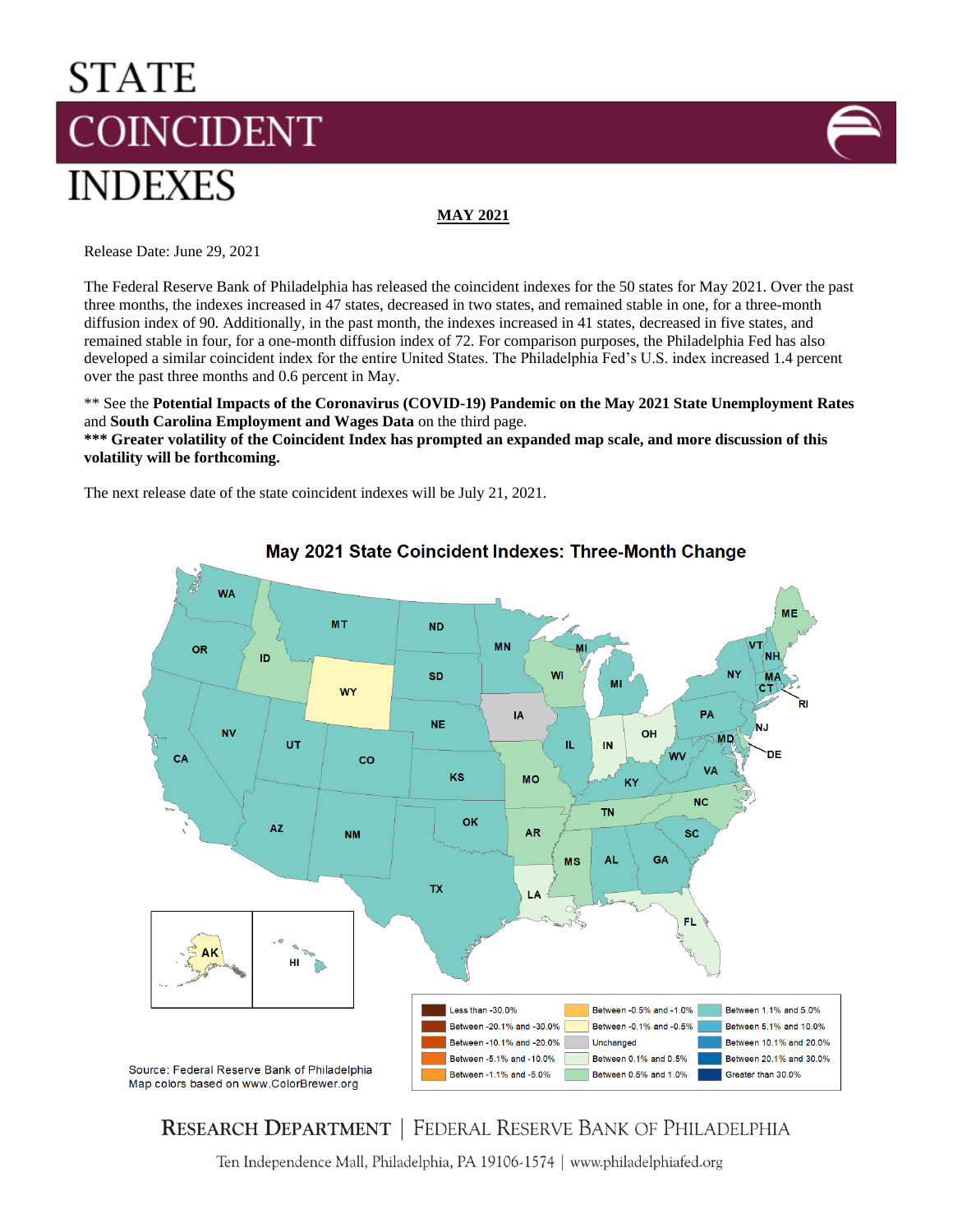#### **THIRD DISTRICT COINCIDENT INDEXES: MAY 2021**

#### *Pennsylvania*

In the three months to May, the coincident index for Pennsylvania rose 2.0 percent. The level of payroll employment increased over the past three months but remained lower than that of February 2020. However, the unemployment rate decreased significantly during the three-month period but generally remained higher than its pre-pandemic level. In addition, average hours worked in manufacturing increased. Overall, Pennsylvania's economic activity as measured by the coincident index has risen 18.2 percent over the past 12 months.

#### *New Jersey*

In the three months to May, the coincident index for New Jersey rose 2.1 percent. The level of payroll employment increased over the past three months but remained lower than that of February 2020. The unemployment rate decreased significantly during the three-month period but generally remained at an elevated level. In addition, average hours worked in manufacturing increased. Overall, New Jersey's economic activity as measured by the coincident index has risen 24.7 percent over the past 12 months.

#### *Delaware*

In the three months to May, the coincident index for Delaware increased 1.0 percent. The level of payroll employment increased over the past three months but remained lower than that of February 2020. However, the unemployment rate decreased significantly during the three-month period but generally remained higher than its pre-pandemic level. In addition, average hours worked in manufacturing fell. Overall, Delaware's economic activity as measured by the coincident index has risen 27.4 percent over the past 12 months.

| <b>Area</b>       | <b>May</b><br>$2021*$ | 1-Month<br><b>Change</b> | 3-Month<br><b>Change</b> | 12-Month<br><b>Change</b> |
|-------------------|-----------------------|--------------------------|--------------------------|---------------------------|
| Pennsylvania      | 116.4                 | $0.8\%$                  | $2.0\%$                  | $18.2\%$                  |
| <b>New Jersey</b> | 123.5                 | $0.9\%$                  | $2.1\%$                  | $24.7\%$                  |
| <b>Delaware</b>   | 124.9                 | 1.4%                     | $1.0\%$                  | 27.4%                     |
| US                | 127.2                 | 0.6%                     | 1.4%                     | $7.7\%$                   |

## **May 2021 DATA: Third District Coincident Indexes**

\* Indexed to 2007 annual average. Values are subject to monthly revision.

**Historical data for the state coincident indexes and diffusion indexes are available in Excel format. Click [here](https://www.philadelphiafed.org/-/media/frbp/assets/surveys-and-data/coincident/coincident-revised.xls) to download the files. Visi[t our website](http://www.philadelphiafed.org/research-and-data/regional-economy/indexes/coincident/) for data, maps, and more information on the state coincident indexes.**

**Please contac[t Joey Lee](mailto:Joey.Lee@phil.frb.org?subject=Coincident%20Indexes) for media inquiries. Phone: 215-574-3840**

**RESEARCH DEPARTMENT | FEDERAL RESERVE BANK OF PHILADELPHIA** 

Ten Independence Mall, Philadelphia, PA 19106-1574 | www.philadelphiafed.org